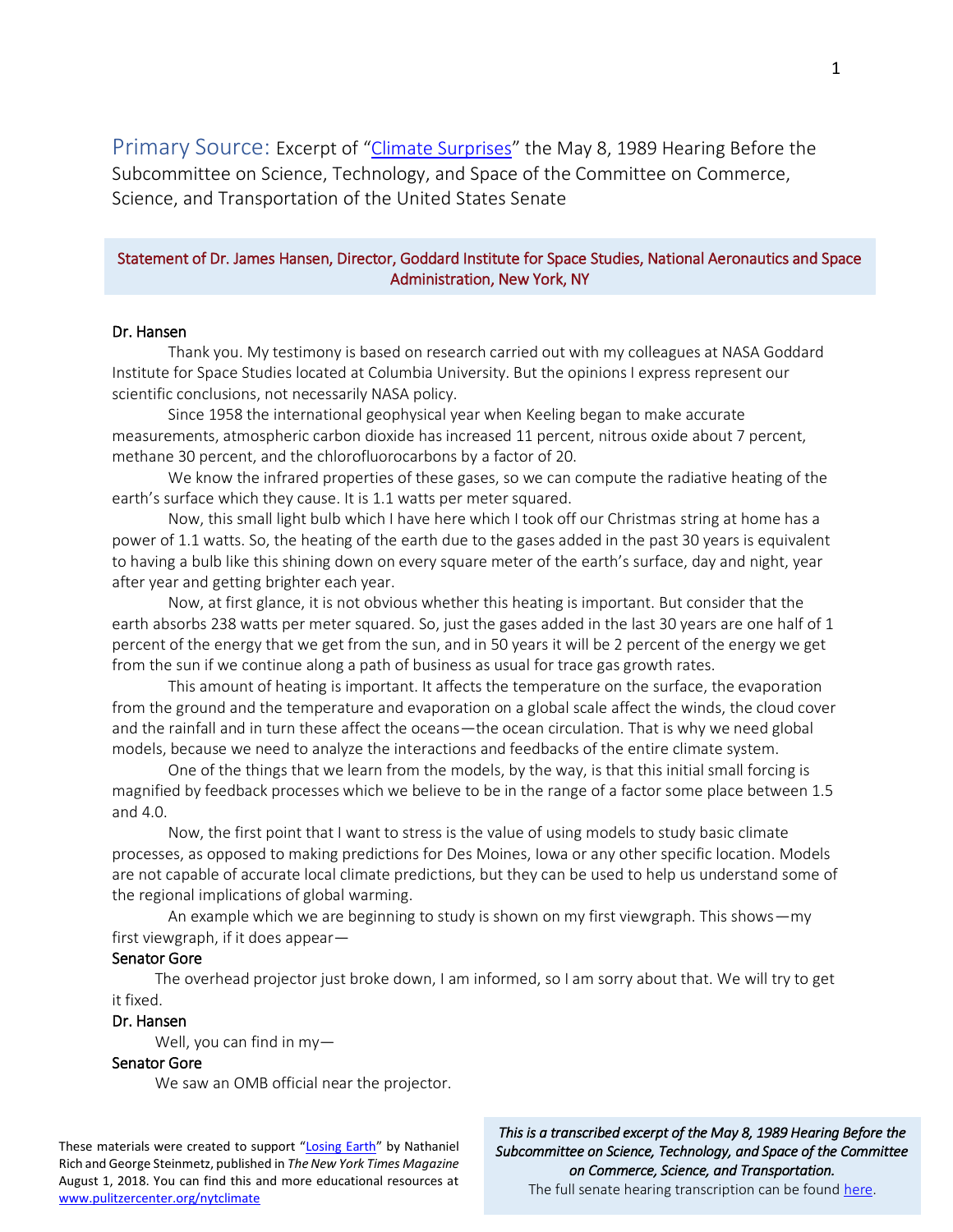## Dr. Hansen

 The figure which I was going to show is included in my formal testimony. It is a color plate in that testimony and what it shows is areas of brown and green, where brown is used to represent dry areas and green, wet areas.

 What we find in our climate modeling is that the large-scale warming which all of the models obtain causes an increased frequency of both extreme droughts and extreme wet situations in the model. This result, an increase of both hydrologic extremes, is one which we believe must survive as the models become more and more realistic, because it originates in a straightforward way from the greenhouse surface heating and the increased temperatures.

 The location of wet and dry regions fluctuates from year to year, but increased rates of evaporation cause both increased rainfall and drought intensification. Now, one implication of this result, if it is correct, is that as the greenhouse effect increases droughts will become more frequent at most low latitude and middle latitude land areas.

 Although the expected pattern of the drought intensification may change as key elements in the climate models are improved, such as the ground hydrology, the moist convection in clouds and the model's resolution, we believe that it is very unlikely that this basic result will be altered and we believe that there is a potential for scientific consensus during the next several years if this approach of looking at the basic processes is pursued broadly.

 Now, the second point that I want to make concerns climate surprises, which you asked us to speculate on. Surprises can be either pleasant or unpleasant. The potential unpleasant surprise which I worry about is the possibility that there could be some near-term regional manifestation of the greenhouse effect analogous to the Antarctic hole in the ozone depletion and in particular, could we suddenly have much more frequent regional droughts as opposed to the gradual transition suggested by climate models?

 I have two reasons to suspect that possibility. First, there seems to be an association of drought with high temperatures and northern hemisphere temperatures are now near the levels of the 1930s, a time of frequent severe drought. Second, our climate model has a positive cloud feedback in drought regions, reduced low-level cloud cover which leads to more sunlight coming in and higher temperature and more evaporation.

 But this cloud feedback is weak in our model and I sometimes wonder if the cloud feedback is not more accurately described by John Steinbeck. I was going to show on my next viewgraph a quote from Grapes of Wrath in which, just picking out a few phrases from that paragraph, he said the clouds that had hung in high puffs were dissipated. The sun flared down, the clouds appeared and went away and in a while they did not try any more.

 Well, if his description of clouds is more accurate than the crude cloud simulation in our model, then our present model underestimates the rate at which droughts can potentially intensify. To evaluate this issue we need to put realistic cloud physics into the models and we need good observations of the clouds in both drought regions and nondrought regions.

 The third point that I want to make is a pleasant one. It also is illustrated on a viewgraph. I will have to tell you what was one that viewgraph. It shows the production of CFCs were increasing about 10 percent a year for decades until 1974, when concern emerged about the possible impact of CFCs on the ozone layer.

 If that growth rate had been maintained, the greenhouse effect of CFCs would now exceed that of carbon dioxide, which was shown on a bar graph on my third viewgraph and it is in my written testimony. But the environmental concerns of consumers and Congress caused a dramatic change in CFC production growth rates.

I think both consumers and Congress deserve credit for that action, which greatly reduced both the present and the future greenhouse effect and the ozone problem and that graph also illustrates very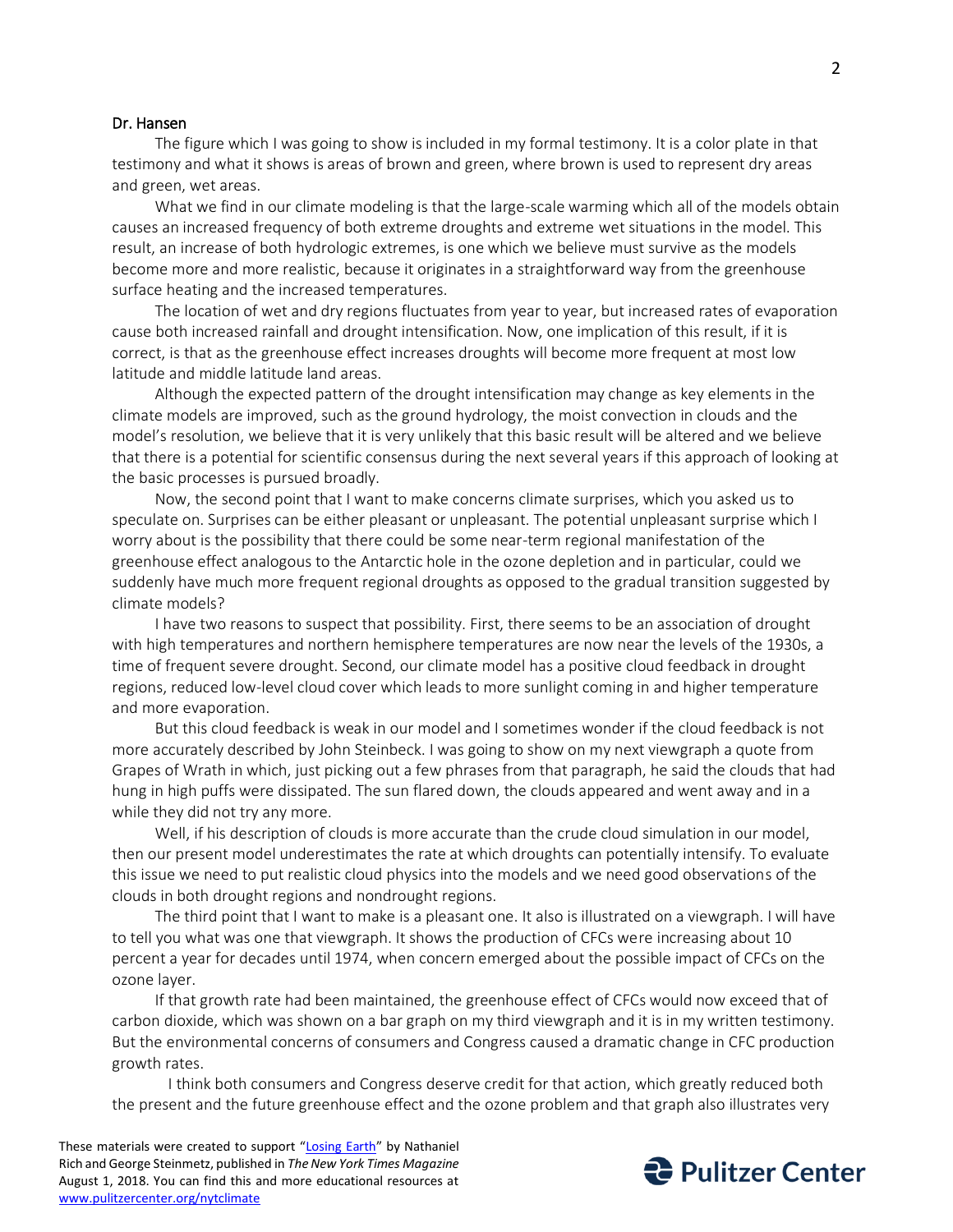clearly the impact of breaking from a path of exponential growth of emissions. It is not necessary to eliminate emissions in order to have a very large impact on future greenhouse climate forcing.

 My final point concerns what is needed to develop the understanding and the modeling capability for a greenhouse climate change. In my personal opinion, the primary need is brainpower. Observational hardware and large computers are important components in a balanced research program, but their effective use is critically dependent on the existence of appropriately trained and supported manpower which does not now exist.

 An appropriate analogy, I believe, is the brainpower requirement which existed in the 1960s, when the United States developed a space science capability. Then, the government supported hundreds of traineeships at top graduate schools, also post-doctoral scientists and research at universities and government laboratories.

 The challenge in the earth sciences now is at least as a great as that of the space sciences in the 1960s. We must begin to attract and support more of the best and brightest students if we want to achieve the understanding and predictive capability for global change.

Thank you.

# Senator Gore

 Thank you very much. We are going to hold off on questions. I have a number of things to pursue with you, but let us get the other two statements and then we will ask questions of all three witnesses.

• • •

#### Excerpt of Question Portion

Hearing Before the Subcommittee on Science, Technology, and Space of the Committee on Commerce, Science, and Transportation

United States Senate

# Senator Gore

Now we will have questions of the three witnesses on this last panel.

I would like to start with you, Dr. Hansen.

In your statement you respond to our request for information on our scientific understanding of global climate models and our effort to determine which effects are pretty well understood and which effects are subject to change as we learn more about the models.

You respond by saying, among other things, that as the models improve and more evidence becomes available, it is not very likely that scientists will change their conclusion that increases in greenhouse gases will intensify drought in the middle and low latitude land areas, like the Midwest of the United States.

I am puzzled that you also say on that same point on page 4 of your statement that you want to stress that you do not really believe that and that as the computer models evolve, that conclusion will very likely evolve and should not be regarded as reliable.

I think I know the answer to the question I am about to ask you, but why do you directly contradict yourself in the testimony you are giving about this scientific question?

### Dr. Hansen

Let me first rephrase exactly what we said in that regard because when I discussed this with my scientific colleagues, the slight rephrasing makes a difference.

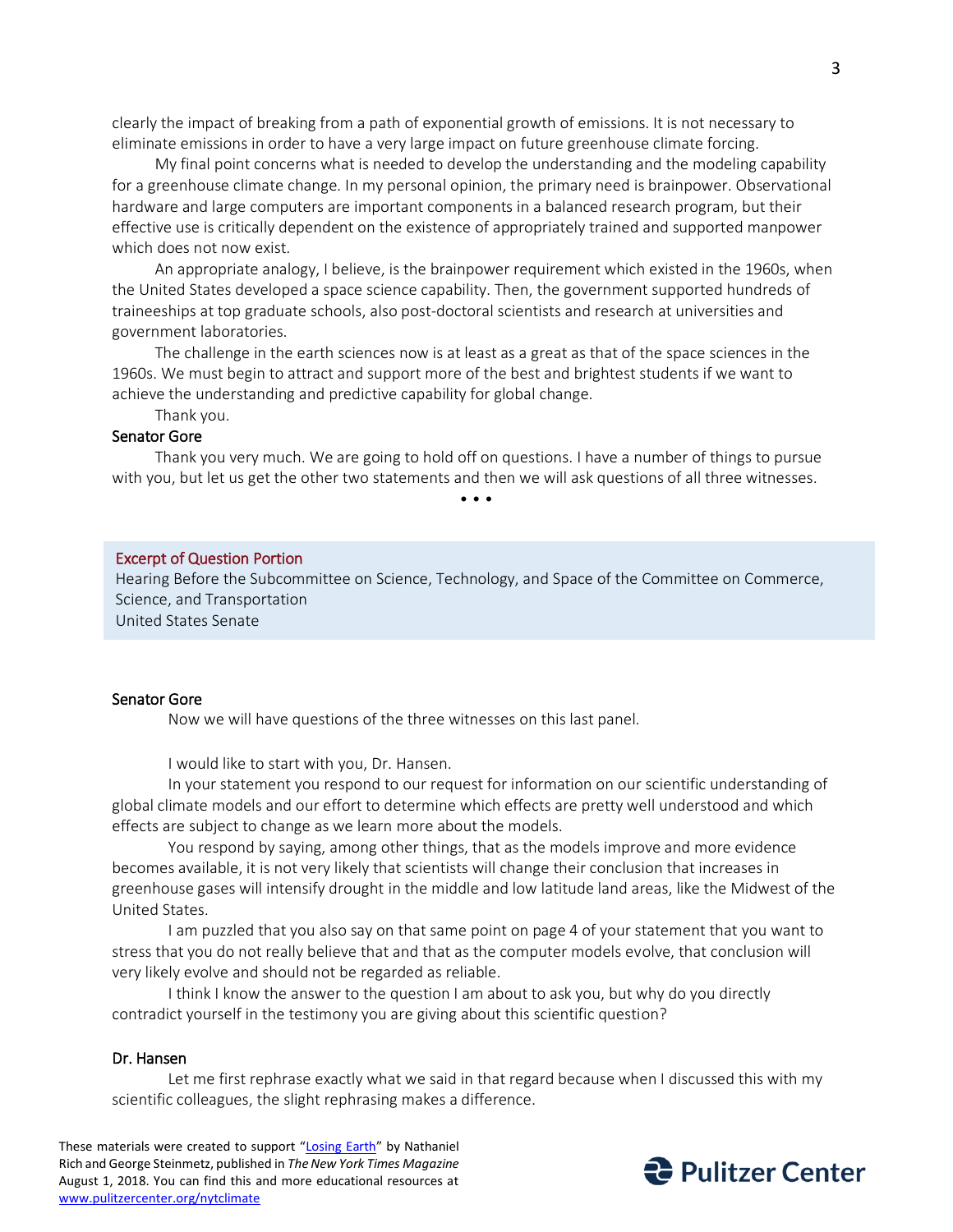What I said was we believe it is very unlikely that this overall conclusion drought intensification at most middle and low latitude land areas if greenhouse gases increase rapidly, will be modified by improved models. Now, that is what I believe, and that is what I wrote.

The last paragraph in that section which seems to be in contradiction to that was not a paragraph which I wrote. It was added to my testimony in the process of review by OMB, and I did object to the addition of that paragraph because in essence it says that I believe that all the scientific conclusions that I just discussed are not reliable, and I certainly do not agree with that.

In fact, the point I was trying to make in that section is that we are trying to pursue an approach of looking at certain processes where the conclusions will not be sensitive to the model details.

Now, the way that added paragraph is written, it implies that every time a model is rerun you will get a different answer, and that of course, if you looked at the exact climate in Des Moines, Iowa, you rerun the model with a different parameter , it is going to be a little different. But I was trying to focus on those broad conclusions which I think in my opinion will not be modified, and those include the largescale warming and the drought intensification of most middle and low latitudes and increased intensity of extreme wet events, and those were the things that we focused on.

Now, a couple of things I want to clarify here in the preface to my testimony. We state that the testimony represents my scientific opinion, my scientific conclusions, not government policy, or a consensus of the scientific community.

So, I think with these qualifications I do not believe that the science aspects in the testimony should be altered. But, my only objection is being forced to alter the science.

I have--as a government employee I certainly can and do support what the policies are, and I do not object to review of the policy statements.

### Senator Gore

So, the statements which were changed by OMB were not statements about policy. They were statements about the scientific data, correct?

### Dr. Hansen

That is right.

# Senator Gore

Did you object when OMB forced you yo put these words in the first person into your statement? They instructed you to use the pronoun "I" and to follow it with conclusions which were not yours but theirs about the scientific evidence, correct?

#### Dr. Hansen

Well, I did try to get them to compromise on wording. For example, the "not reliable" is what I particularly is what I particularly objected and was unable to get them to change that.

I did notice this first person "I," and that is a little disturbing, but I did not actually try to get them to change that. They might have been willing to change that pronoun.

#### Senator Gore

Well, were there other parts of your testimony which they forced you to change?

# Dr. Hansen

 The number of changes as these things go is actually not that large, but there was at least one other one which I think is worth mentioning. That was concerned with they--they added a sentence which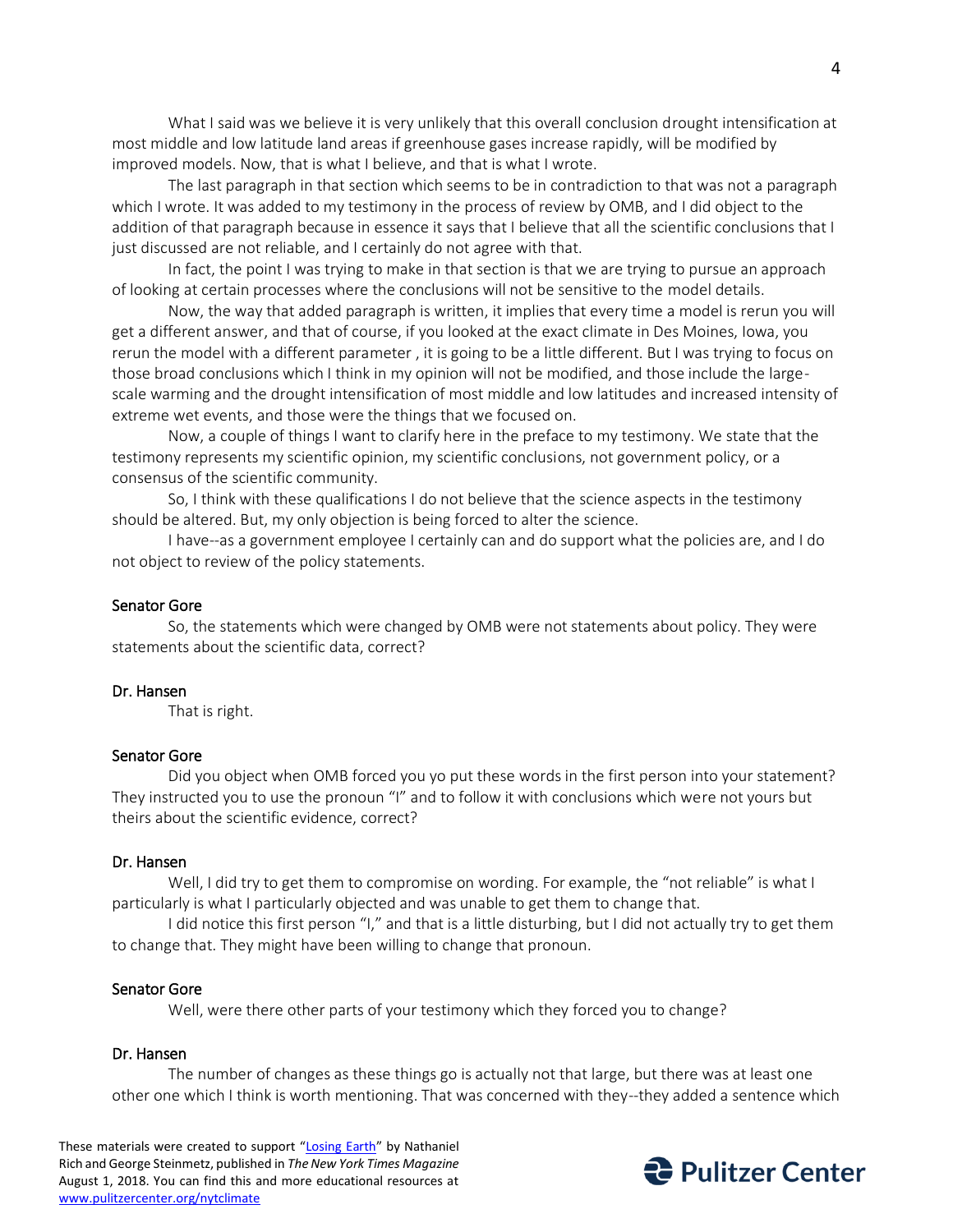says one point that remains scientifically unknown is the relative contribution of natural processes and human activities to the growth of trace gas climate forcings.

Now, I was able to get them to change, the last part of that sentence to say "non-CFC climate forcings," because it is very clear that CFCs have to natural source. But, you know, even in the case of the growth of carbon dioxide and methane, it is pretty clear to scientists that in fact they are rising because of anthropogenic emissions.

I agree that the sentence is a scientifically correct sentence, but I would not have added that myself if I had not had it put in there for me.

## Senator Gore

Well, every scientist that testified here today and every reputable scientist that I know of in the field supports your conclusion that is primarily a human-caused phenomenon and that is is probably not an act of God that we have had nothing to do with.

OMB forced you to say well, maybe, we are not a significant cause of this at all that if it may be just forces of nature operating without a significant contribution from what we are doing.

Now, back to the first change that they forced you to make, A lot of farmers last year and a lot of other people began to wonder whether or not the unprecedented drought and heat wave had anything to do with the global warming which many of us have discussed for years.

The scientists have now concluded that while it is impossible to say that any given year is a direct result of a global climate trend, it is now possible to say with some certainty that the earth will warm because of what we are doing and specifically that there will be intensified drought because of this trend.

The Bush Administration is acting as if it is scared of the truth. They are acting as if they do not want the best scientists in the administration to come to Congress and give us the best knowledge that you can glean from the data.

If they forced you to change a scientific conclusion, it is a form of science fraud by them. If they forced negotiators in Geneva to pretend that we need to know before we act, that also is fraudulent. And if they substitute this kind of do-nothing policy for the promises of then-candidate George Bush, that, too, is fraudulent.

It seems to me that they have got a decision to make. Are they going to let scientists come up here and tell us the truth? Are they going to recognize the truth and then make the changes in policy required to respond to this emerging crisis? Are they going to keep the campaign pledges which they used in television commercials all over this country? And is this administration going to be committed to environmental protection or not?

These are the questions which come as a result of what has happened here. Let me just put it into its starkest form. They say in Geneva that no action is justified because we need more study, and then they say here in this hearing, do not tell the Congress what the studies are showing. Cover it up with a lot of vague denials that it was any reliability, and that is what they have ordered you to do.

I want to commend your courage in being candid in response to my questions about your personal opinion really is about the scientific evidence. I appreciate that a great deal.

Dr. Mahlman, have you ever--

# Dr. Hansen

Excuse me, could I respond?

# Senator Gore

Yes, please respond by all means.